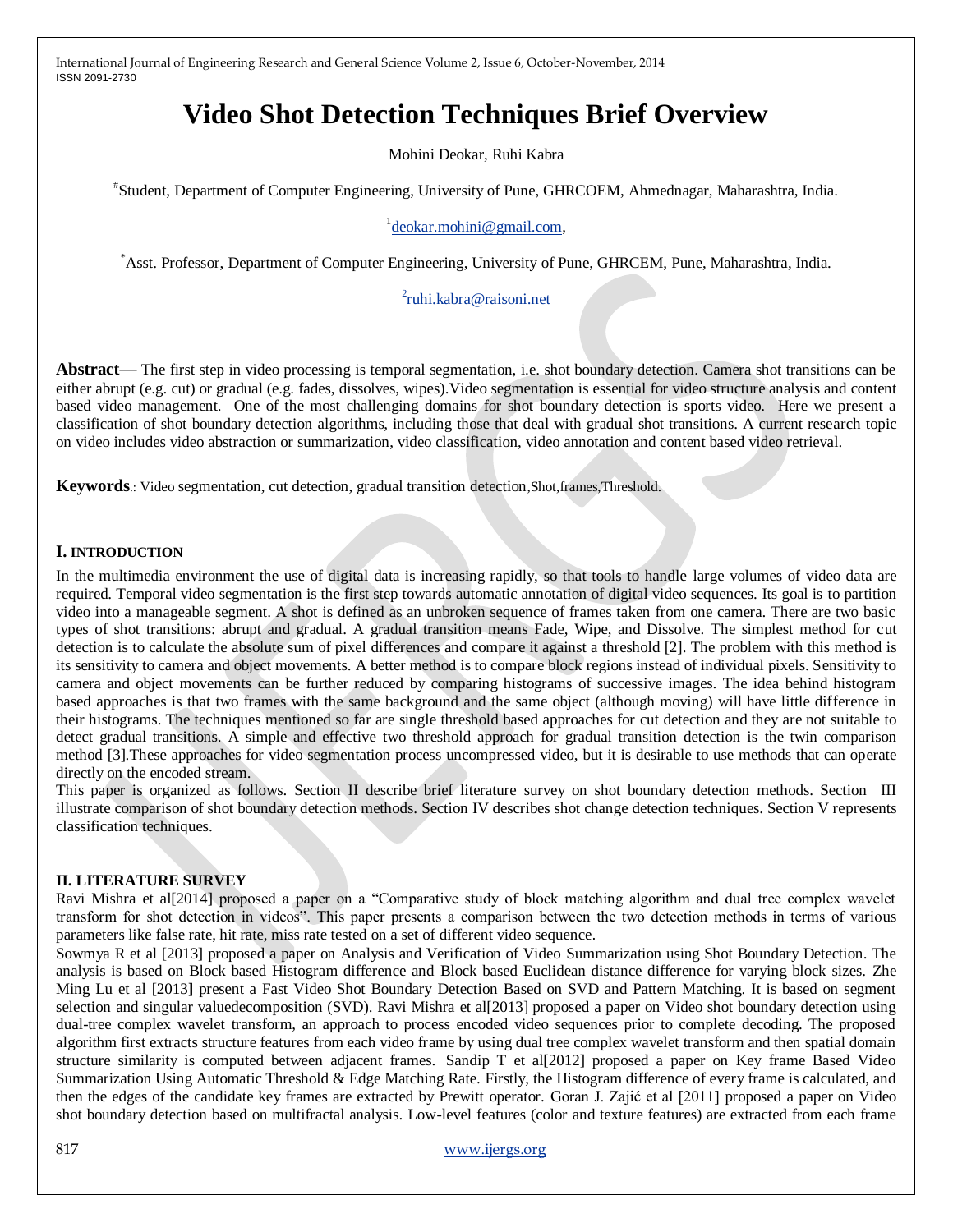in video sequence then are concatenated in feature vectors (FVs) and stored in feature matrix. Donate et al[2010**]** presented Shot Boundary Detection in Videos Using Robust Three-Dimensional Tracking. The proposal is to extract salient features from a video sequence and track them over time in order to estimate shot boundaries within the video. LihongXun et al [2010] proposed a paper on A Novel Shot Detection Algorithm Based on Clustering. This paper present a novel shot boundary detection algorithm based on Kmeans clustering. Color feature extraction is done first and then the dissimilarity of video frames is defined. The video frames are divided into several different sub-clusters through performing K-means clustering. Jinchang Ren et al [2009] proposed a paper on Shot Boundary Detection in MPEG Videos using Local and Global Indicators operating directly in the compressed domain. Several local indicators are extracted from MPEG macro blocks, and Ada Boost is employed for feature selection and fusion. The selected features are then used in classifying candidate cuts into five sub-spaces via pre-filtering and rule based decision making, then the global indicators of frame similarity between boundary frames of cut candidates are examined using phase correlation of dc images**.**

#### **III. SHOT BOUNDARY DETECTION METHODS**

A lot of research is going on, for automatic content Based Video retrieval. Previous techniques focused on cut detection, and more current work has focused on gradual transitions detection. The major methods for shot boundary detection are pixel differences, statistical differences, histogram comparisons, edge differences, and motion vectors.

#### *A. Pixel Comparison*

This is the very primitive way to find the change in scene. Here the two frames are taken as input and the intensity of pixels are calculated. If the intensity of pixels is greater than a certain threshold value, then scene change is declared. There exist some modified algorithms for pixel comparisons. [1] [2] used 3 X 3 averaging filter. They are adjusting the threshold value manually.

But these methods are comparatively slow and setting manually threshold is not the best idea. Some author [5] divided a frame into 12 regions and each region is compared with same region in next frame. But, this method is not suitable for scene having camera and object motion.

#### *B. Transform-Based Difference*

It represents compression difference computation using different transformation methods. A discrete Cosine Transformation (DCT) coefficient is example.

#### **C.** *Histogram-Based Difference*

It computes the color histogram of each frame and compares it to detect shot boundaries.

#### *D. Edge Based Difference*

In this method the edges of successive aligned frames are detected first and then the edge pixels are paired with nearby edge pixels in the other image to find out if any new edges have entered the image or if some old edges have disappeared.

#### *E. Statistical Difference*

This method is an expansion of pixel comparison method. [6]

And [8] used this method. Here they divided the frame into

blocks and for each block mean deviation and standard deviation is calculated. This method is not noise tolerant, and it is bit slow as it calculates statistics.

#### *F. Motion Vector*

In every image processing application we need to find the vector fields. In vector fields we can see the changes in the image with time. There exists a third dimension but it has a drawback. That is called as aperture problem. The input frame is divided into blocks and motion vectors are extracted from those blocks [9] used this method. It is the transformation of pixel in one frame into other frame. And it is 2-dimensional vector (u, v).

# **IV. SHOT CHANGE DETECTION METHOD**

818 www.ijergs.org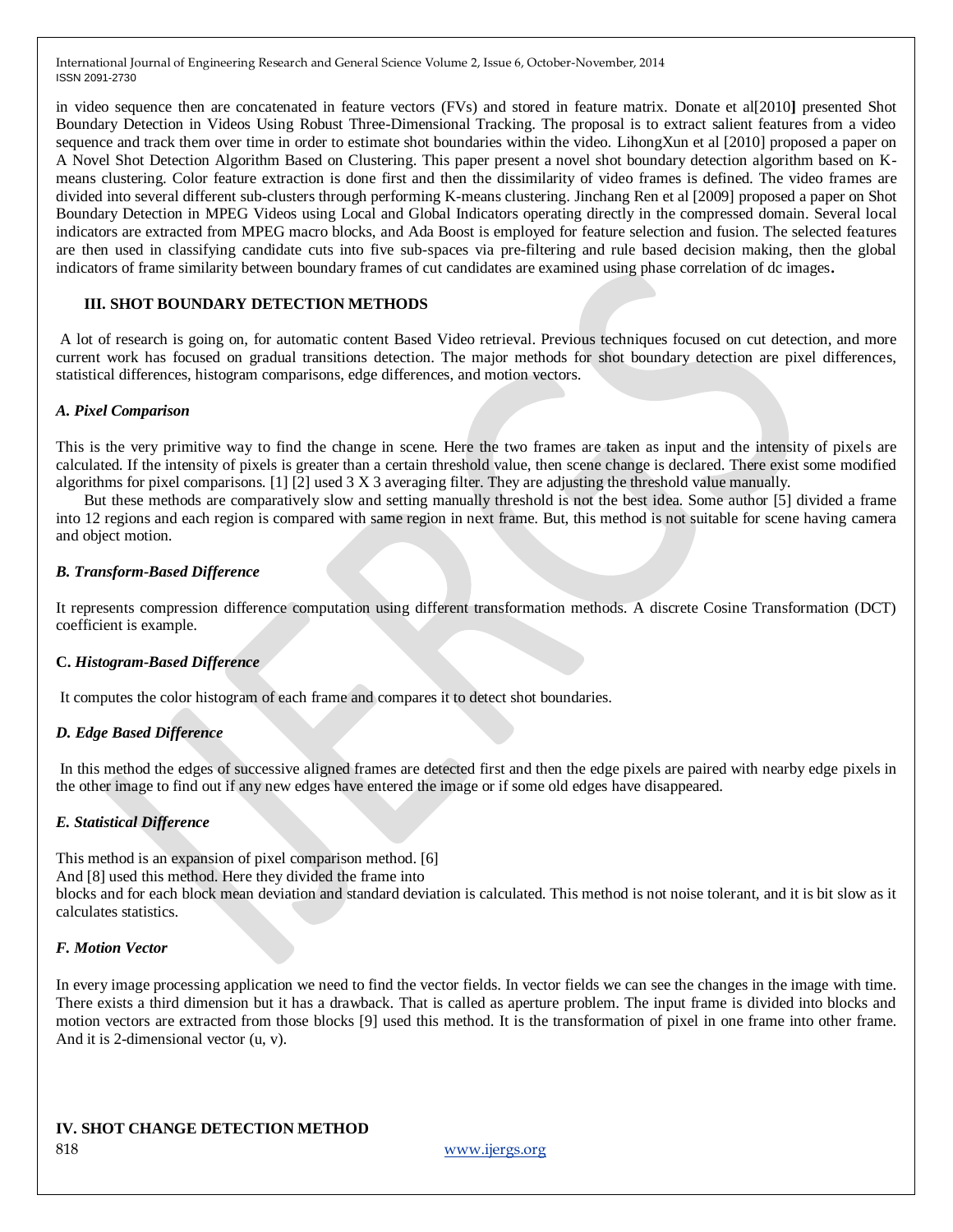# *A. Thresholding*

Thresholding means comparing the computed discontinuity value with a constant threshold [4, 10, and 2]. This method only performs well if video content exhibits stationarity with time, and only if the threshold is adjusted by hand.

#### *B. Adaptive Thresholding*

The obvious solution to the problems of the simple thresholding is to vary the threshold depending on the average discontinuity within a temporal domain, as in [1, 10].

#### *C. Probabilistic Detection*

A rigorous way to detect shot changes is to model the pattern of specific types of shot transitions and perform optimal a posteriori shot change estimation, presupposing specific probability distributions for shots. This is demonstrated in [3,6].

# **V. SHOT CLASSIFICATION ALGORITHM**

# *A. Spatial Feature Domain*

The size of the region from which individual features are extracted plays a great role in the performance of shot change detection. A small region tends to reduce detection invariance with respect to motion, while a large region tends to miss transitions between similar shots.

# *1) Single frame pixel per feature:*

Some algorithms use per feature a single frame pixel. This feature can be color [9], edge strength [4] or other. However, such an approach results in a very large feature vector and is very sensitive to motion.

#### *2) Rectangular block:*

To segment each frame into equal-sized blocks, and extract a set of features per block [13, 3, and 6] rectangular method is used. This approach is invariant to small camera and object motion. By computing block motion it is possible to enhance motion invariance, or to use the motion vector itself as a feature.

#### *3) Arbitrarily shaped region:*

This is another method in which Feature extraction can also be applied to arbitrarily shaped and sized regions [12]. This exploits the most homogeneous regions, enabling better detection of discontinuities. Object-based feature extraction is also included in this category. The main disadvantage is high computational complexity and instability due to the complexity of the algorithms involved.

#### *4) Whole frame:*

The algorithms that extract features from the whole frame at once [2, 9] have the advantage of being very resistant to motion, but have poor performance at detecting the change between two similar shots.

#### *B. Temporal Domain of Continuity Metric*

Another important aspect of shot boundary detection algorithms is the temporal window of frames which is used to perform shot change detection. These can be one of the following.

# *1) Two Frames:*

Two frame approaches not work proper when there is large variation in activity among different parts of the video, or when certain shots contain events that cause short-lived discontinuities. To look for a high value of the discontinuity metric between two successive frames is the simplest way to detect discontinuity.[ 10, 3, 8,7, ].